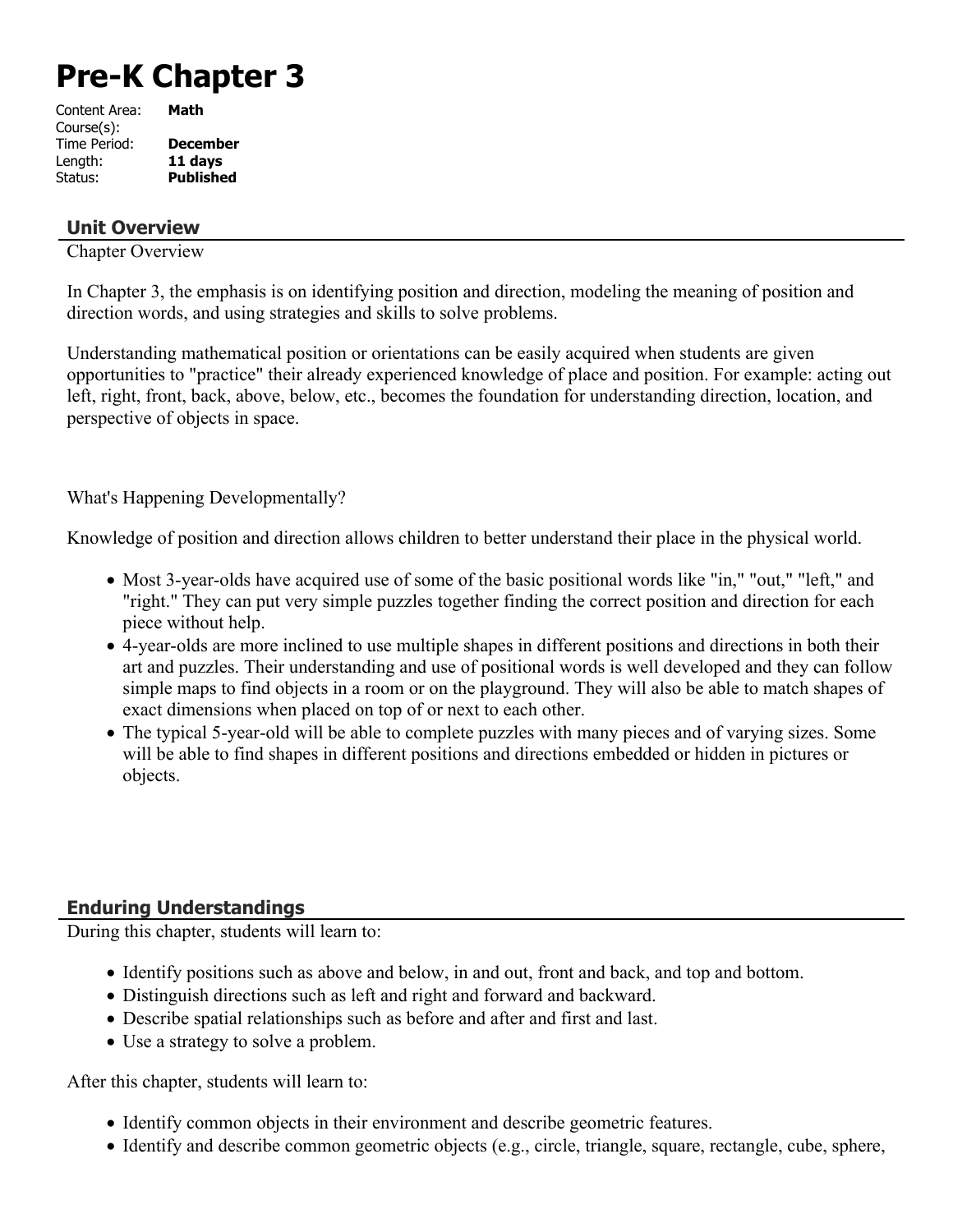#### **Essential Questions**

How do I describe where objects are located?

# **Instructional Strategies & Learning Activities**

| Lesson 3-1 Lesson 3-2                            |                                                                                                                         | Lesson 3-3                                                                                                                     |                                                                                                                                                         |
|--------------------------------------------------|-------------------------------------------------------------------------------------------------------------------------|--------------------------------------------------------------------------------------------------------------------------------|---------------------------------------------------------------------------------------------------------------------------------------------------------|
| Lesson/<br>Objective                             | Above and Below                                                                                                         | In and Out                                                                                                                     | Front-Back and Top-Bottom                                                                                                                               |
|                                                  | (pp. $14A-14D$ )                                                                                                        | $(pp. 15A-15D)$                                                                                                                | (pp. $16A-16D$ )                                                                                                                                        |
| Foundation K.G.1<br>for CCSS                     | Objective: Students will<br>identify and describe an<br>object's position<br>using above and below.                     | Objective: Students will<br>identify and describe an<br>object's position<br>using <i>inside</i> and <i>outside</i> .<br>K.G.1 | Objective: Students will identify<br>and describe an object's position<br>using in back, in front, on top, on<br>the bottom, or in the middle.<br>K.G.1 |
| Math<br>Vocabulary position<br>$\mathbf{x}$      | above, below, direction,                                                                                                | in (inside)<br>out (outside)                                                                                                   | back, bottom, front, top, middle                                                                                                                        |
| Lesson<br>Resources<br>$\boldsymbol{\mathsf{x}}$ | Materials<br>$\frac{ \mathbf{x} }{n}$ , chart paper, star, moon,<br>and cloud paper cutouts, glue,<br>paper             | Materials<br>$\frac{ \mathbf{x} }{n}$ , chart paper, blank name<br>stickers, tape, 4 tubs                                      | Materials<br>$\vert \cdot \vert$ , Blackline Master page 90,<br>paper, crayons                                                                          |
|                                                  | Manipulatives<br>four-color spinner                                                                                     | Manipulatives<br>connecting cubes                                                                                              | Manipulatives<br>connecting cubes, pattern blocks,<br>bear counters                                                                                     |
|                                                  | <b>Other Resources</b><br>$\pmb{\times}$<br>Over Under<br>by Marthe Jocelyn<br>Henry and Amy<br>by Stephen Michael King | <b>Other Resources</b><br>$\overline{\mathbb{E}}$ Over, Under & Through<br>by Tana Hobam                                       | <b>Other Resources</b><br>$\overline{\phantom{a}}$<br>The Greatest Gymnast of All<br>by Stuart J. Murphy<br>Henry and Amy<br>by Stephen Michael King    |
| Technolog<br>y<br>connectED                      | $\pmb{\times}$<br>Song: "Directions"                                                                                    | Song: "Directions"                                                                                                             | Song: "Directions"                                                                                                                                      |
| Reaching<br>All                                  | Stepping Back $\blacksquare$                                                                                            | Stepping Back $\blacksquare$                                                                                                   | Stepping Back $\blacksquare$                                                                                                                            |
| Learners                                         | <b>English Language Learners</b>                                                                                        | <b>English Language Learners</b>                                                                                               |                                                                                                                                                         |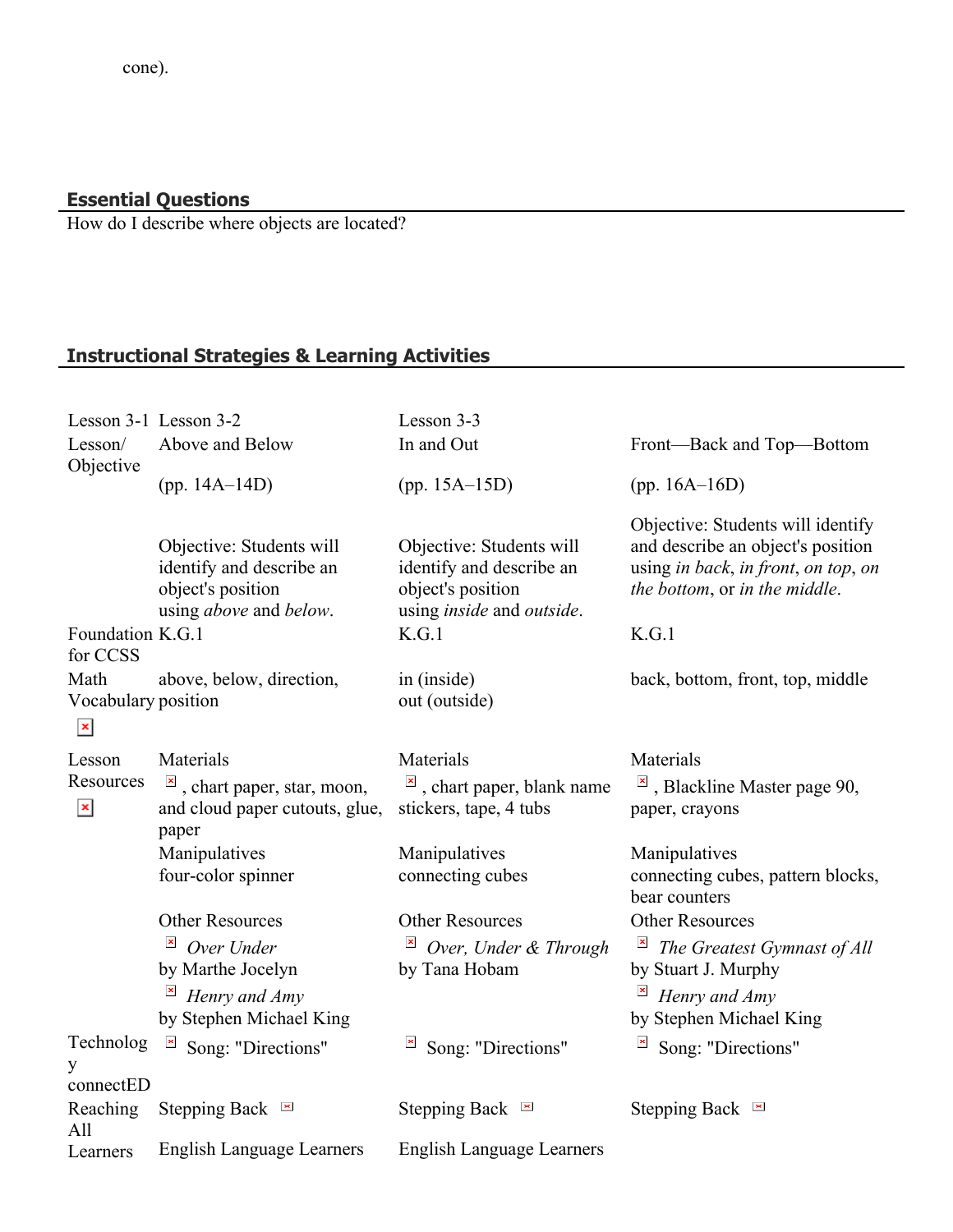$\vert x \vert$ 

 $\vert \times \vert$ 

 $\mathbf{z}$ 

English Language Learners

| Alternate<br>Lesson                   | Going Farther $\blacksquare$<br><b>IMPACT Mathematics</b> , Grade<br>$K$ Unit E                                             | Going Farther $\blacksquare$                                                                                                | Going Farther $\blacksquare$                                                                                                                    |
|---------------------------------------|-----------------------------------------------------------------------------------------------------------------------------|-----------------------------------------------------------------------------------------------------------------------------|-------------------------------------------------------------------------------------------------------------------------------------------------|
| Lesson/<br>Objective                  | Lesson 3-4<br>Left and Right                                                                                                | Lesson 3-5<br>Problem-Solving Strategy                                                                                      | Lesson 3-6<br>Before-After, First-Last                                                                                                          |
|                                       | $(pp. 17A-17D)$                                                                                                             | Act It Out                                                                                                                  | $(pp. 19A-19D)$                                                                                                                                 |
|                                       |                                                                                                                             | $(pp. 18A-18B)$                                                                                                             |                                                                                                                                                 |
|                                       | Objective: Students will<br>identify and describe an<br>object's position<br>using right, left, forward,<br>and backward.   | Objective: Students will use<br>the problem-solving strategy<br>Act It Out to solve position<br>and direction problems.     | Objective: Students will identify<br>and describe an object's position<br>using <i>before</i> , <i>after</i> , <i>first</i> , and <i>last</i> . |
| Foundation K.G.1<br>for CCSS          |                                                                                                                             | K.G.1                                                                                                                       | K.G.1                                                                                                                                           |
| Math<br>Vocabulary<br>$\pmb{\times}$  | backward, forward, left, right                                                                                              |                                                                                                                             | after, before, first, last                                                                                                                      |
| Lesson<br>Resources<br>$\pmb{\times}$ | Materials<br>$\overline{\mathbb{F}}$ , yellow and red dot<br>stickers, place mats, paper<br>plates, napkins, cupbs, plastic | Materials<br>, puppet, masking tape,<br>miniature toy figurines: pig,<br>dog, duck, child                                   | Materials<br>$\mathbb{E}$ , class schedule, picture cards of<br>daily activities                                                                |
|                                       | knives, spoons, forks<br>Manipulatives<br>none<br><b>Other Resources</b><br><b>Bug Dance</b><br>by Stuart J. Murphy         | Manipulatives<br>puppet, connecting cubes<br><b>Other Resources</b><br><b>Where's That Bone?</b><br>by Lucille Recht Penner | Manipulatives<br>connecting cubes<br><b>Other Resources</b><br>Henry the Fourth<br>by Stuart J. Murphy                                          |
|                                       | $\overline{\mathbb{F}}$ Henry and Amy<br>by Stephen Michael King                                                            |                                                                                                                             |                                                                                                                                                 |
| Technolog<br>y<br>connectED           | $\color{blue}\times$<br>Song: "Directions"                                                                                  | Song: "Directions"<br>$\mathbf{x}$                                                                                          | $\overline{\mathbb{F}}$ Song: "Directions"                                                                                                      |
| Reaching                              | Stepping Back $\blacksquare$                                                                                                |                                                                                                                             | Stepping Back $\blacksquare$                                                                                                                    |
| All<br>Learners                       | <b>English Language Learners</b><br>$\pmb{\times}$                                                                          |                                                                                                                             | English Language Learners $\blacksquare$                                                                                                        |
| $\pmb{\times}$<br>Alternate<br>Lesson | Going Farther $\blacksquare$<br><b>IMPACT Mathematics</b> , Grade<br>$K$ , Unit E                                           |                                                                                                                             | Going Farther $\blacksquare$                                                                                                                    |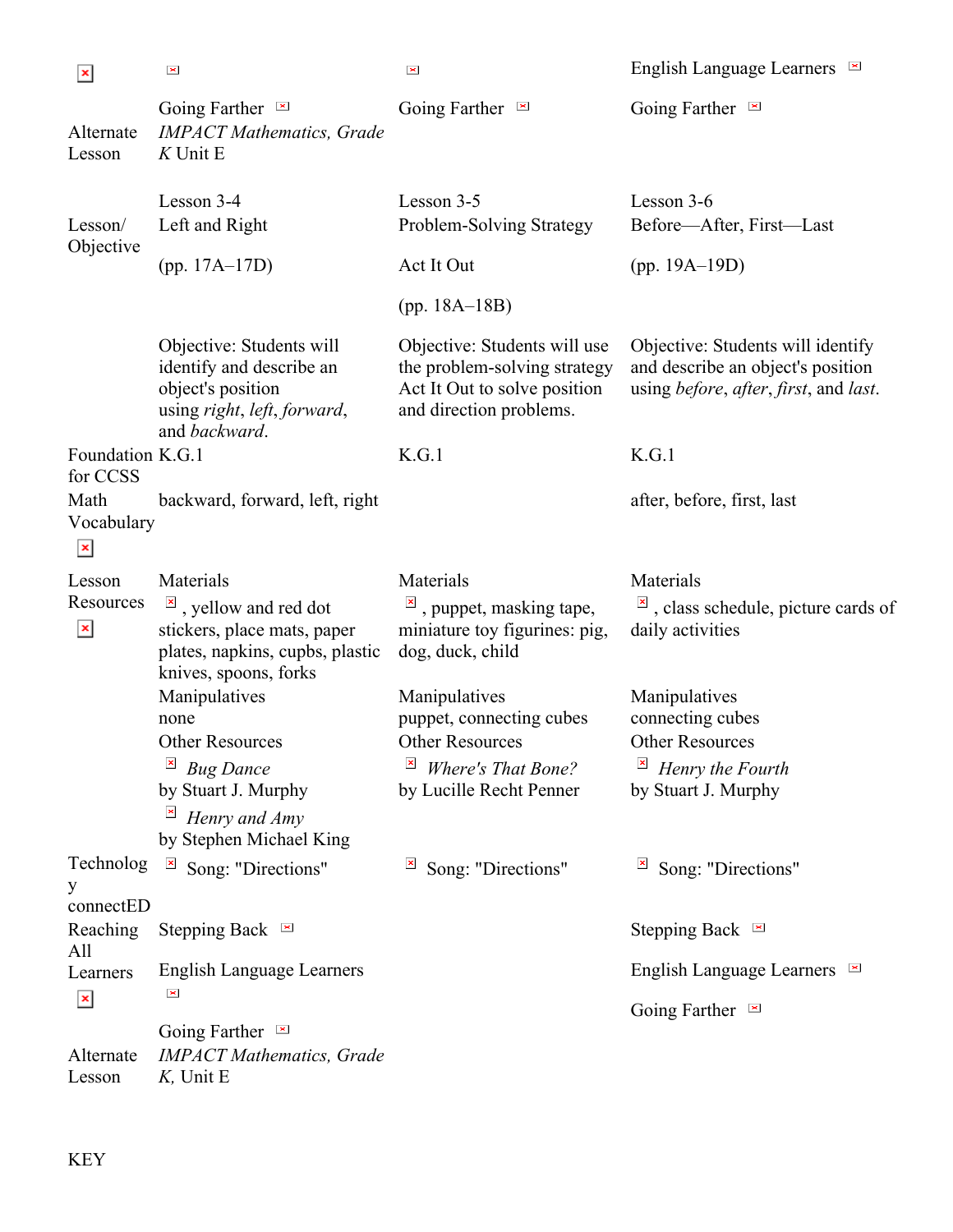$\Box$  Approaching<br>Level

 $\Box$  Beyond Level  $\Box$  English Language Learners  $\Box$  CD-Rom

E Flipbook Local Library Literature

 $\boxtimes$  Program Big Book (activities on [connectED.mcgraw](https://connected.mcgraw-hill.com/)[hill.com\)](https://connected.mcgraw-hill.com/)

# **Integration of 21st Century Themes and Skills**

| CRP.K-12.CRP2  | Apply appropriate academic and technical skills.                                   |
|----------------|------------------------------------------------------------------------------------|
| CRP.K-12.CRP5  | Consider the environmental, social and economic impacts of decisions.              |
| CRP.K-12.CRP4  | Communicate clearly and effectively and with reason.                               |
| CRP.K-12.CRP11 | Use technology to enhance productivity.                                            |
| CRP.K-12.CRP8  | Utilize critical thinking to make sense of problems and persevere in solving them. |
| CRP.K-12.CRP1  | Act as a responsible and contributing citizen and employee.                        |
| CRP.K-12.CRP6  | Demonstrate creativity and innovation.                                             |
| CRP.K-12.CRP12 | Work productively in teams while using cultural global competence.                 |

## **Technology Integration**

#### **Interdisciplinary Connections**

| LA.RF.K.1 | Demonstrate understanding of the organization and basic features of print.                                                                                                                          |
|-----------|-----------------------------------------------------------------------------------------------------------------------------------------------------------------------------------------------------|
| LA.RF.K.2 | Demonstrate understanding of spoken words, syllables, and sounds (phonemes).                                                                                                                        |
| LA.RI.K.1 | With prompting and support, ask and answer questions about key details in a text.                                                                                                                   |
| LA.RF.K.3 | Know and apply grade-level phonics and word analysis skills in decoding and encoding<br>words.                                                                                                      |
| LA.RI.K.2 | With prompting and support, identify the main topic and retell key details of a text.                                                                                                               |
| LA.RI.K.4 | With prompting and support, ask and answer questions about unknown words in a text.                                                                                                                 |
| LA.RI.K.7 | With prompting and support, describe the relationship between illustrations and the text<br>in which they appear (e.g., what person, place, thing, or idea in the text an illustration<br>depicts). |

#### **Differentiation**

Each chapter in My Math teacher manual contains differentiated instruction for Approaching level, On Level and Above level students.